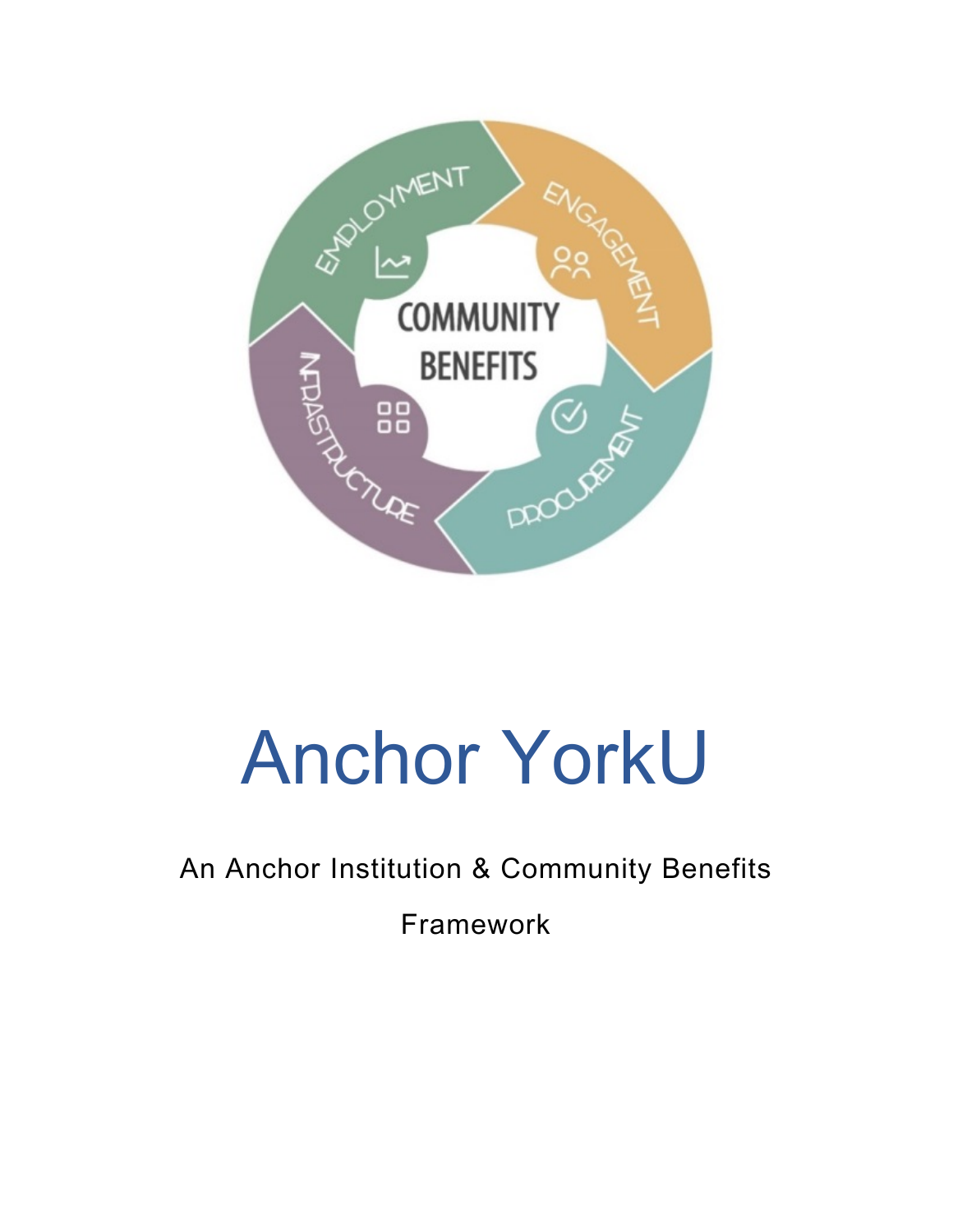An Anchor Institution & Community Benefits Framework

## Preface

Created by the Human Rights and Social Justice Working Group under the President's Sustainability Council, this framework defines York University as an "Anchor Institution" and establishes four target areas for current and future development opportunities – employment, engagement, infrastructure, and social procurement – specifically within the Black Creek/Jane Finch communities.

This framework was submitted as part of the President's Sustainability Council's Annual Report 2015-16, with the recommendation that York University review and consider the "Framework for York as an Anchor Institution" and direct the creation of an implementation plan by the end of 2016-17.

The goal of this framework is to spark a discourse around the development of mutually favourable community benefits and help propel York to the forefront of progressive and innovative sustainability approaches among universities worldwide.

The PSC Report and its recommendations were accepted by York University President Mamdouh Shoukri as of November, 2016.

The full PSC report can be found at http://sustainability.info.yorku.ca/files/2016/11/PSC-Report-2015- 2016-FINAL-Nov2016.pdf.

### *Contents*  $\bullet$   $\bullet$   $\bullet$

- 1 Preface
- 2 Introduction
- 3 Defining Anchor **Institutions**
- 4 Defining **Sustainability**
- 5 Four Target Areas
- 6 Employment
- 7 Engagement
- 9 Neighbourhood **Building**
- 10 Social Procurement
- 11 New and Emerging **Communities**
- 13 Recommendations
- 14 Background
- 16 Reference **Literature**
- 17 Community Consultation Literature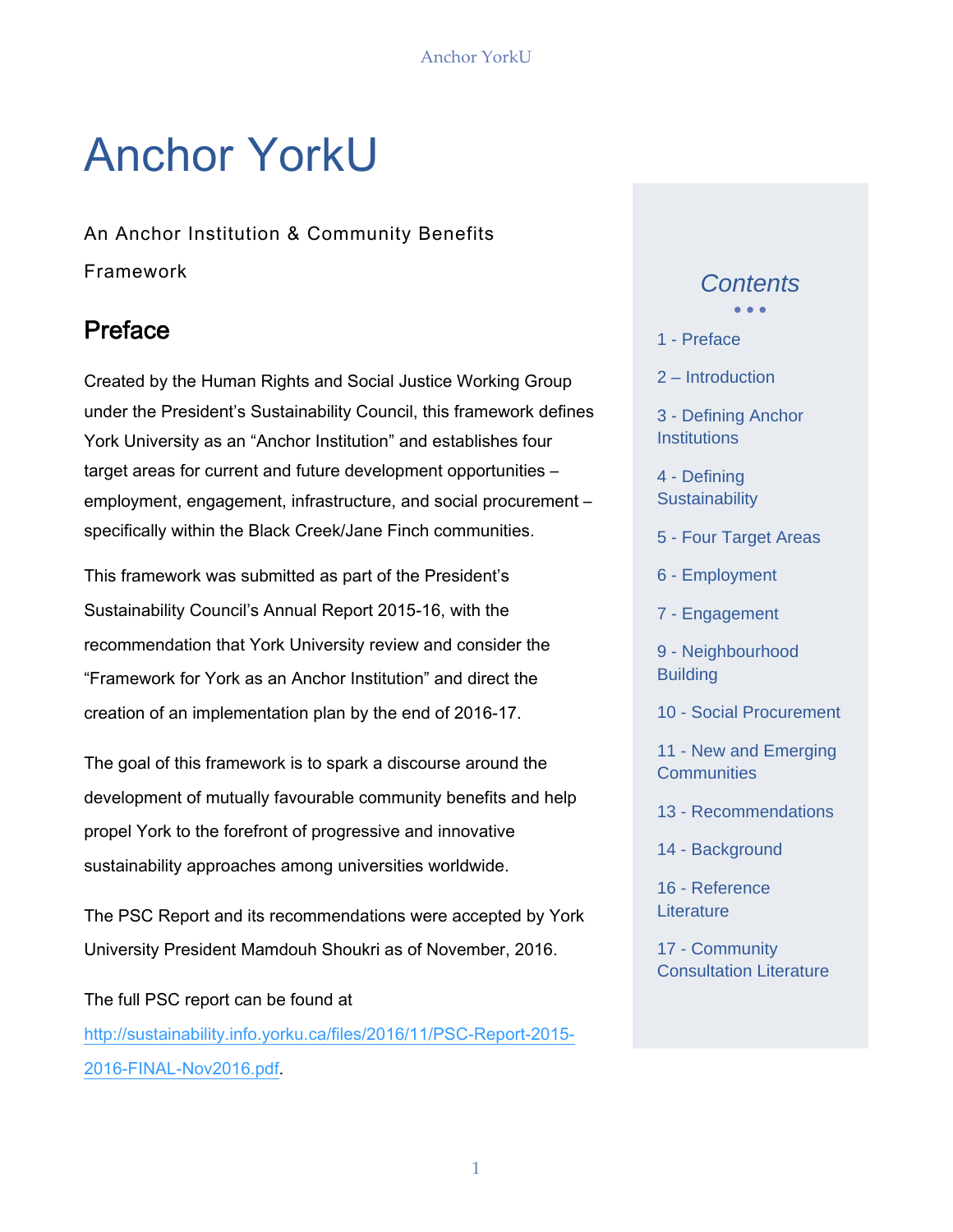## Introduction

York University is a comprehensive, diverse university—a leading organization and key driver of social and economic development within the three geographical communities its campuses are located within and shares relationships with. As the plans are underway to build and open a new campus in Markham, and the Keele and Glendon campuses continue to grow, York University is committed to recognizing and respecting the mutual support and reciprocity that exists between the university and the community. We see ourselves as contributing to the surrounding neighbourhoods with the goal of promoting and advancing local sustainability in its broadest sense. Recognizing York in an anchor role requires an institutional outlook that extends beyond solely serving ourselves, but one that requires the institution to also hold the interests of the surrounding communities as our own.

This document was created to acknowledge and outline York's significant role within the broader communities of which we are a part, through the adoption of an anchor institution framework. Created by the Human Rights and Social Justice Working Group, under the President's Sustainability Council, this framework will define "anchor institution", as well as establish four target areas as the foundation of the framework at York University. These target areas are: Employment, Engagement, Infrastructure and Social Procurement, and will be discussed in the context of current and future initiatives, and the potential beneficiaries of these targets will be established. This document concludes with suggested next steps in order to implement specific objectives to realize this framework.

Universities are complex organizations. We acknowledge that when thinking of sustainability and the realities of financial and resource management, the struggle to maximize development opportunities along with respecting broader community interests will create tension. It is the goal of this framework to spark a dynamic discourse around the growing development of mutually favourable community benefits. This approach will help propel York to the forefront of progressive and innovative approaches to sustainability among universities worldwide and enhance York's reputation as a sustainability leader.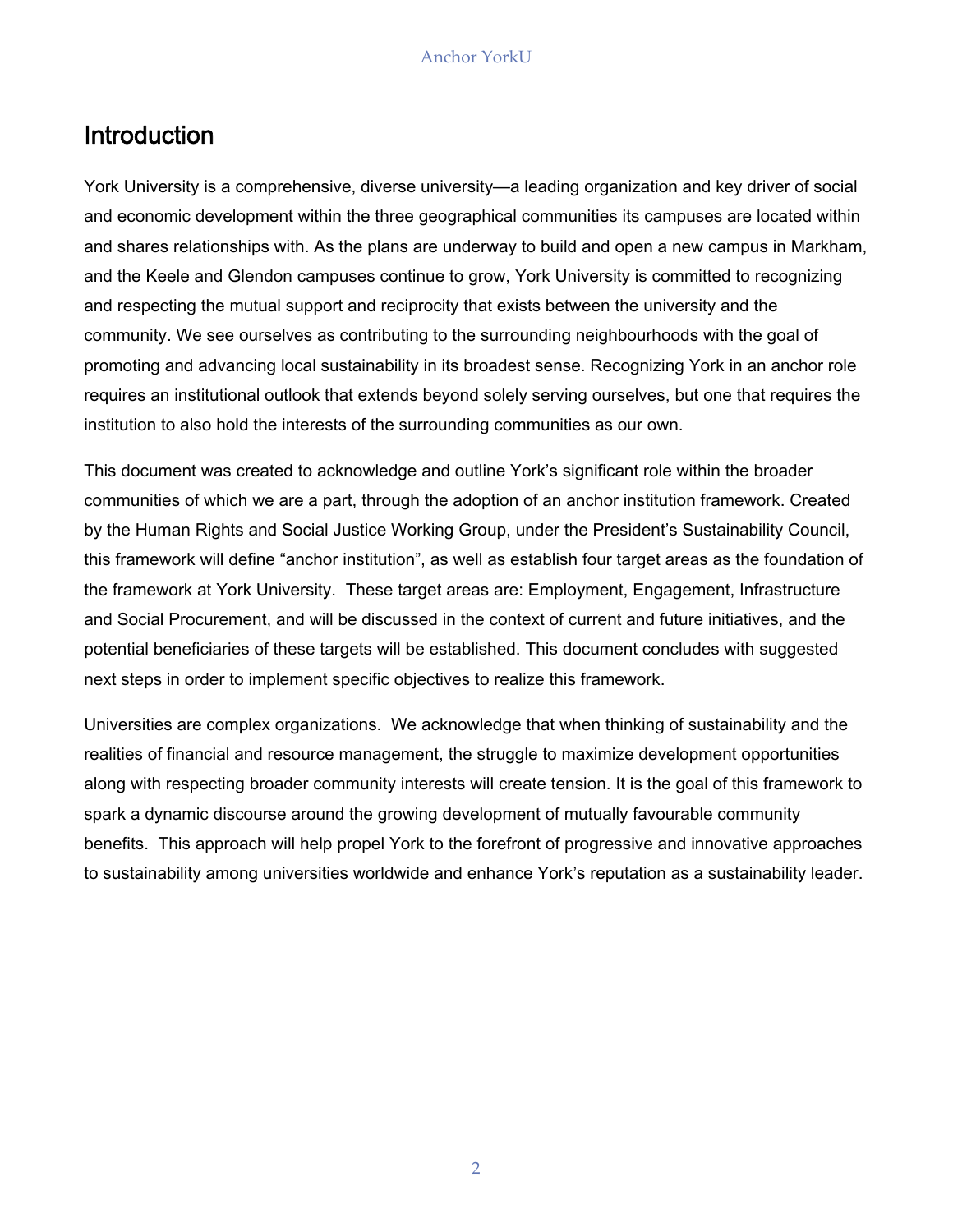## Defining Anchor Institutions

Canada is increasingly becoming defined by rising levels of income inequality and decreased access to wealth. In 2013, 4.65 million Canadians were living on incomes that were, on average, one third below the poverty line—a poverty gap that Statistics Canada estimates at a value of 16.9 billion dollars<sup>1</sup>. Within Toronto specifically, income inequality is particularly prevalent, as the city has the second largest income inequality gap in the country. Without action, an estimated 60 percent of Toronto neighbourhoods will be classified as low and very low income communities by 20252. An "anchor institution" approach is an encouraging, proactive response to counter growing inequality through building community capacity, community wealth and localized economic opportunity3.

Anchor institutions are defined as "entities such as colleges and universities, hospitals, military bases and local business that are deeply embedded in a community and could not easily move elsewhere (Holden, 2013 p. 2). Such institutions share an "interdependent relationship with their communities, and are important players in community development and revitalization efforts" (Holden, 2013 p. 2). A report completed by the Mowat Centre states that anchor institutions employ a "deliberate and strategic use of resources to benefit communities, especially low-and-moderate income neighbourhoods or historically disadvantaged groups" (Dragicevic, 2015 p. 5)

According to a collaborative report published by the University of Maryland and the Massachusetts Institute of Technology, anchor institutions are increasingly being viewed as partners in social and economic development, as they hold significant economic, social and intellectual power to "leverage their resources for the long term benefit of their communities" (Serang, Thompson & Howard, 2010 p.5). Within Ontario, universities and hospitals alone annually spend 9.9 billion on acquisition of goods and services. Channeling just a small percentage of that capital into the community could have a transformative impact on employment generation, community development and local economic growth4. As drivers of social and economic development, anchor institutions play a critical role in wealth building and positive community transformations.

 Centre for Policy Alternatives. Retrieved from <sup>1</sup> Klein, S. & Yalnizyan, A. (2016). Better is always possible: A federal plan to tackle poverty and inequality. Canadian

https://www.policyalternatives.ca/sites/default/files/uploads/publications/National%20Office/2016/02/Better\_is\_Always\_Pos sible.pdf

 $2$ <sup>2</sup> The Toronto Foundation. 2015. Toronto Vital Signs Report. Retrieved from

https://torontofoundation.ca/sites/default/files/OP-TVS%202015-Full-Report-PRINTING.pdf 3

<sup>&</sup>lt;sup>3</sup> Dragicevic, N. (2015). Anchor Institutions. The Mowat Centre. Retrieved from https://mowatcentre.ca/wpcontent/uploads/publications/109\_Anchor\_Institutions.pdf

 $4$  Toronto Star. (2015). "Anchor strategy is a smart way to fight poverty".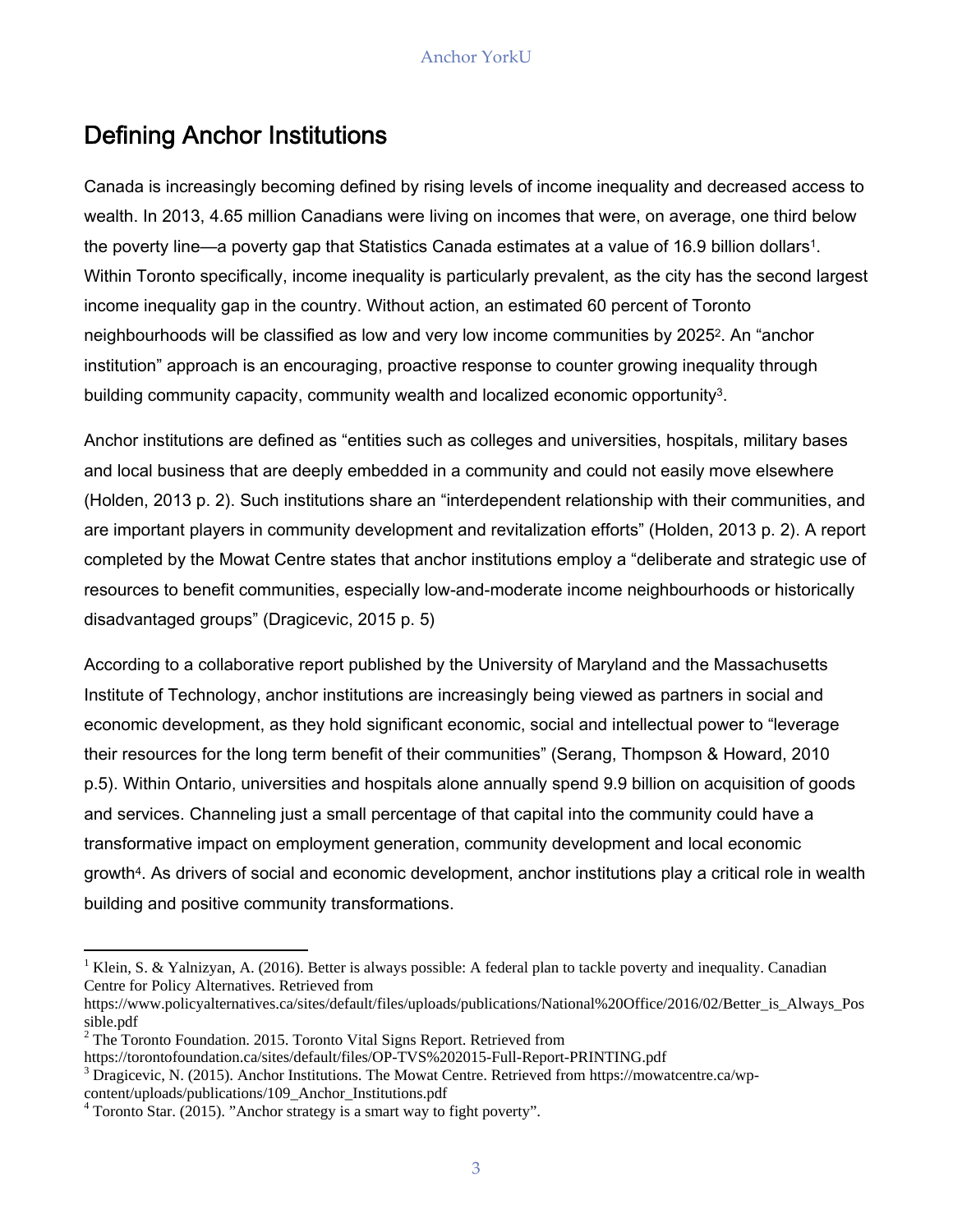Outlined in the following section is a framework that defines York University's role as an anchor institution based on four target community benefit areas.

## Defining Sustainability

these core principles relates directly to this anchor institution framework. Core principles of the York approach to sustainability include: a long-term perspective; a holistic outlook; acceptance of limits; a focus on place; and an active involvement in problem-solving<sup>5</sup>. Each of

As spaces that facilitate the pursuit of innovation, critical thinking and knowledge, as well as their expertise within the realms of the natural, human and social sciences, universities have the resources, moral responsibility and proficiency to take on a leadership role in the promotion of sustainability—a role that York University has adopted within the City of Toronto. York University and the President's Sustainability Council have taken the initiative to move beyond an exclusive focus on environmental measures by incorporating a more comprehensive perspective of sustainability that include factors of social equity, as demonstrated through the establishment of the Social Justice and Human Rights Sub-Committee and its role in initiating and developing this document.

Issues of social justice and human rights are essential components of sustainability due to the interdependency between social, human and natural capital, and their collaborative contribution in the development and growth of sustainability within institutions and communities. The World Commission on Environment and Development defines sustainability as meeting "the needs of the present without compromising the ability of future generations to meet their own needs"6-- needs that include the advancement of social equity, increased access to human rights and building community capacity through measures that promote social justice7.

To be effective, organizations promoting sustainability must recognize the relationship between equality and environmental justice and understand that existing social injustice and violations to human rights lead to unsustainability and environmentally damaging practices<sup>8</sup>. Indeed, countries with greater civil liberties and political rights, higher literacy and education levels, more equal income distribution and a

<sup>5</sup> President's Sustability Council (2009). Annual Report. York University 6

Brundtland, Gru, Mansour Khalid, Susanna Agnelli, Sali Al-Athel, Bernard Chidzero, Lamina Fadika, Volker Hauff et al. "Our Common Future (\'Brundtland report\')." (1987).

<sup>7</sup> Wright, T. S. (2002). Definitions and frameworks for environmental sustainability in higher education. *International Journal of Sustainability in higher education, 3*(3), 203-220.

Roseland, M. (2000). Sustainable community development: integrating environmental, economic, and social objectives. *Progress in planning, 54*(2), 73-132. 8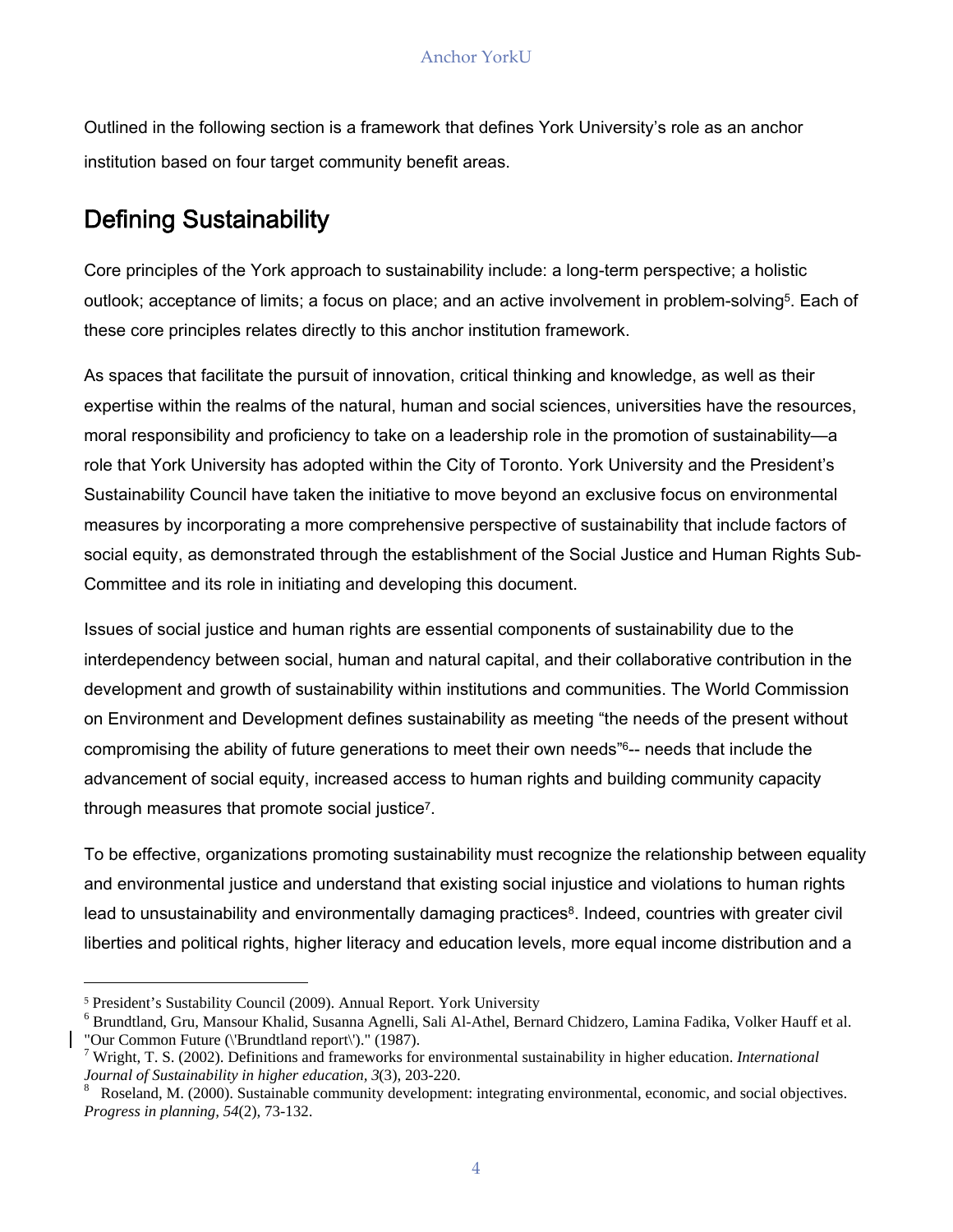greater overall focus on social justice have found to have significantly higher ratings of environmental quality (as measured by concentrations of air and water pollutants and access to clean water and sanitation) than those with fewer rights, civil liberties, lower income distribution and literacy levels<sup>9</sup>. Also significant, greater inequalities in the distribution of privilege and power in society were found to be associated with not only less stringent environmental policies and greater levels of environmental stress, but higher rates of infant mortality and premature deaths<sup>10</sup>.

The development and pursuit of this framework under the Social Justice and Human Rights Sub-Committee, the President's Sustainability Council at York University has demonstrated a commitment to sustainability within both the university and the surrounding community.

## York University's Role as an Anchor Institution: 4 Target Areas

As an Anchor Institution, York will focus on addressing economic disadvantage, discrimination, and/or barriers to equal opportunity experienced by people across the GTA, but with initial and ongoing focus to the neighbouring communities of the Keele campus. This includes those distant or isolated from the labour market (such as youth experiencing vulnerabilities) and those from equity-seeking communities and neighbourhoods (i.e. Jane Finch) who have historically faced discrimination that prevents equitable access to economic opportunities. These groups include, but are not limited to:

- Indigenous Peoples (First Nations, Inuit, Metis)
- Racialized groups/visible minorities
- Persons with disabilities
- Newcomers/new immigrants
- Women
- LGBTQ+ people

<u> 1989 - Johann Stein, marwolaethau a bh</u>

Youth

<sup>9</sup> Agyeman, J. (2005). Alternatives for community and environment: where justice and sustainability meet. *Environment: Science and Policy for Sustainable Development, 47(6), 10-23.* <sup>10</sup> Agyeman, J. (2005). Alternatives for community and environment: where justice and sustainability meet. *Environment:* <sup>10</sup>

*Science and Policy for Sustainable Development, 47*(6), 10-23.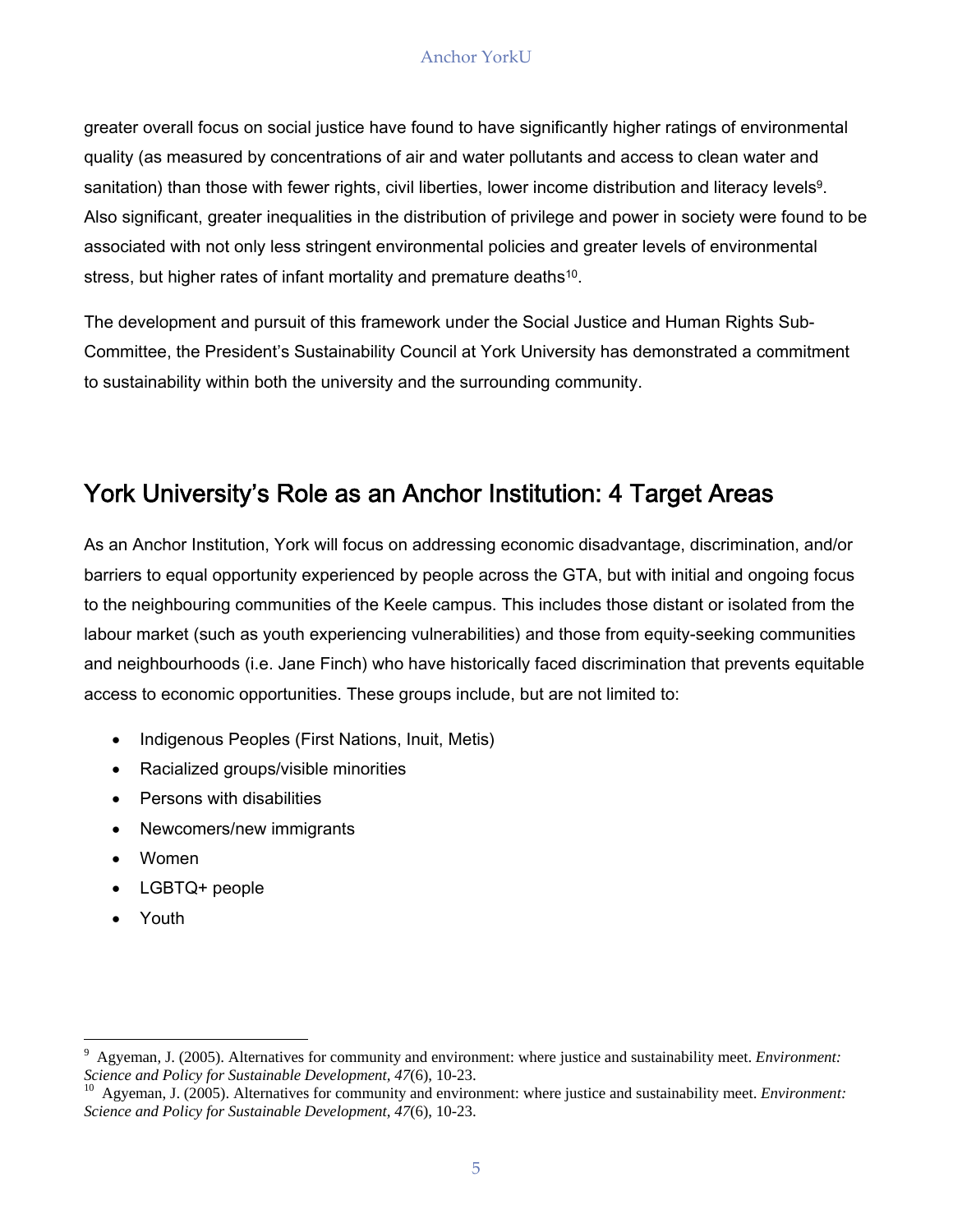We have identified four target areas which we believe can have the most impact over the next 10 years:

- 1. Employment
- 2. Engagement
- 3. Neighbourhood building through infrastructure
- 4. Social Procurement

## 1. Employment

York University is a driver of community social economic development and local capital growth, as it is one of the largest employers in the Black Creek area and neighbouring York region, employing over 14,000 staff in full and part-time, unionized and non-unionized environments.11

In 2010 the President's Sustainability Council identified the opportunity to "explore a program for workplace training opportunities…in collaboration with local partners and community initiatives". York has developed some innovative practices that could be expanded to build employment skills and exposure through the implementation of a variety of programs and procedures aimed at building economic capacity of the community and its residents. One initiative is the Ontario Youth Apprenticeship Program with Campus Services and Business Operations at York. The program takes a number of students from high schools, and introduces them to different trades and apprenticeships involved in Trade Maintenance.

Another program is the Advanced Credit Experience, or

#### $\bullet$   $\bullet$   $\bullet$ *Employment Opportunities*

supervision. Explore a program for workplace training opportunities, for example, through internships, skilled trade apprenticeships and other employment training in collaboration with local partners, educational partners and community initiatives, including systems and support for faculty and staff to participate in

Work with education partners (e.g. school board, Seneca College) and community partners to develop training programs or opportunities to build skills needed for target groups to access employment opportunities at York.

<sup>11</sup> York University (2016). *About York University.* Retrieved from http://about.yorku.ca/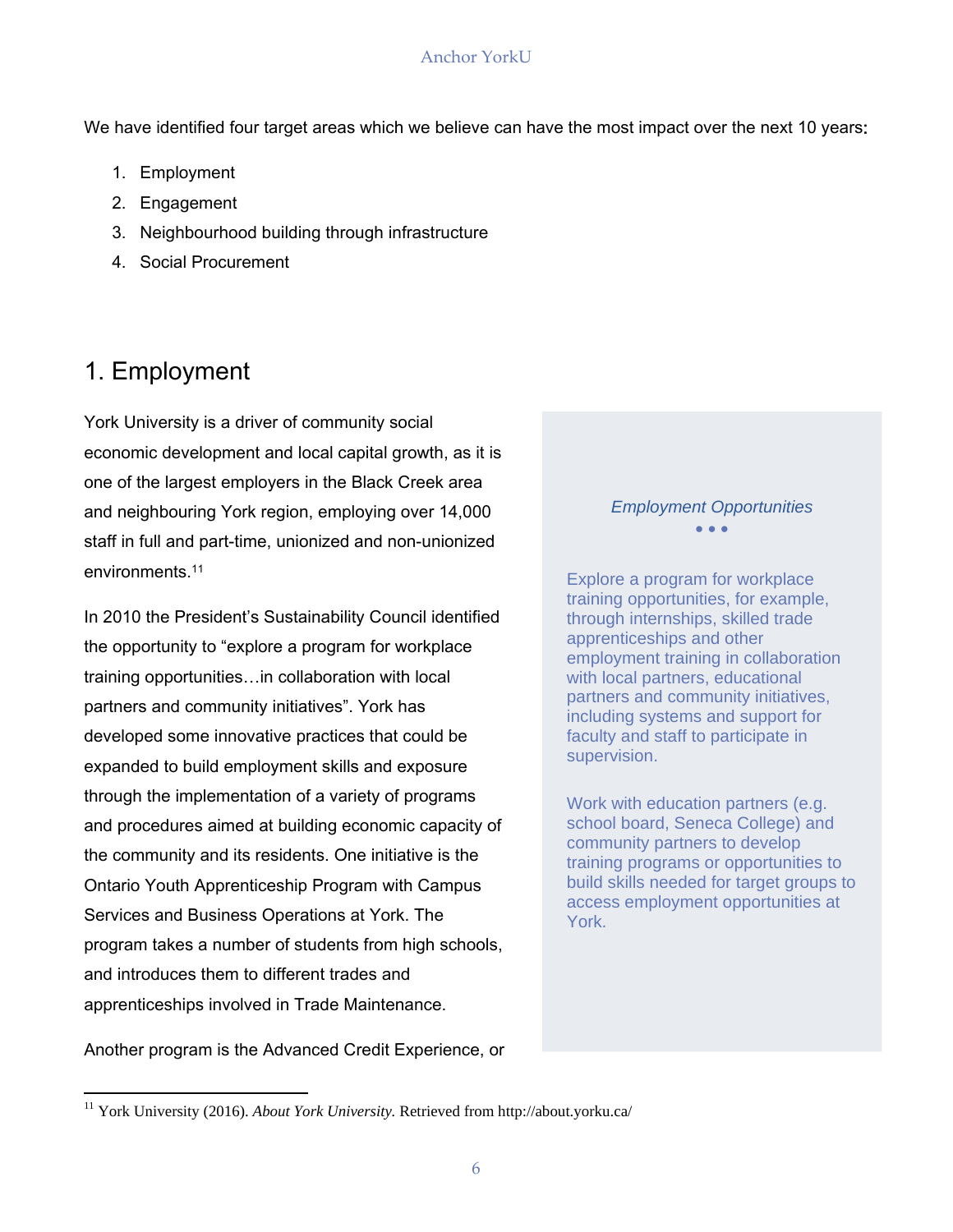ACE program, within the Faculty of Education. ACE is an initiative to increase access to postsecondary education for local high school students. They enroll in an introductory university course and earn a co-op credit for their Ontario secondary school diploma by working in various work settings on campus. They receive credit towards an undergraduate degree—while simultaneously fostering the academic skills necessary for success within post-secondary education.

Expanding local employment opportunities to qualified local residents is another pathway towards the target of employment. Institutionally, the Human Resources department employs a Diversity and Inclusion Consultant to monitor and attract a diversified talent pool. This important role and work continues to evolve. Due to the size of the York University workforce, opportunities exist to integrate a community hiring strategy within its human resource requirements. Targeted hiring, with a benchmark set of eligible employees from surrounding postal codes, would contribute jobs that could have a significant impact at the community level.

It could also be considered that emerging enterprises could be supported to develop locally to meet the demand of institutional need. For example, cooperatives emerged in a Cleveland community near a hospital, providing needed services such as laundry, while creating jobs for local workers with a reliable market $12$ .

## 2. Engagement

York University and its surrounding communities share an intrinsic, reciprocal relationship. While the focus is often on what the university has to offer the community, there must also be an acknowledgement of the many resources that York gains from the community which strengthen and benefit the existing learning environment provided by York (i.e. experiential education opportunities and field based practicums for students, research opportunities for students/faculty). The future of the university and communities are intertwined, emphasizing the importance of engagement within this anchor institution and community benefits framework.

 $12$  Serang, F., Thompson, J. P., & Howard, T. (2013). The anchor mission: Leveraging the power of anchor institutions to build community wealth. College Park, MD: Democracy Collaborative. Retrieved from http://communitywealth.org/sites/clone.community-wealth.org/files/downloads/UH-composite-online.pdf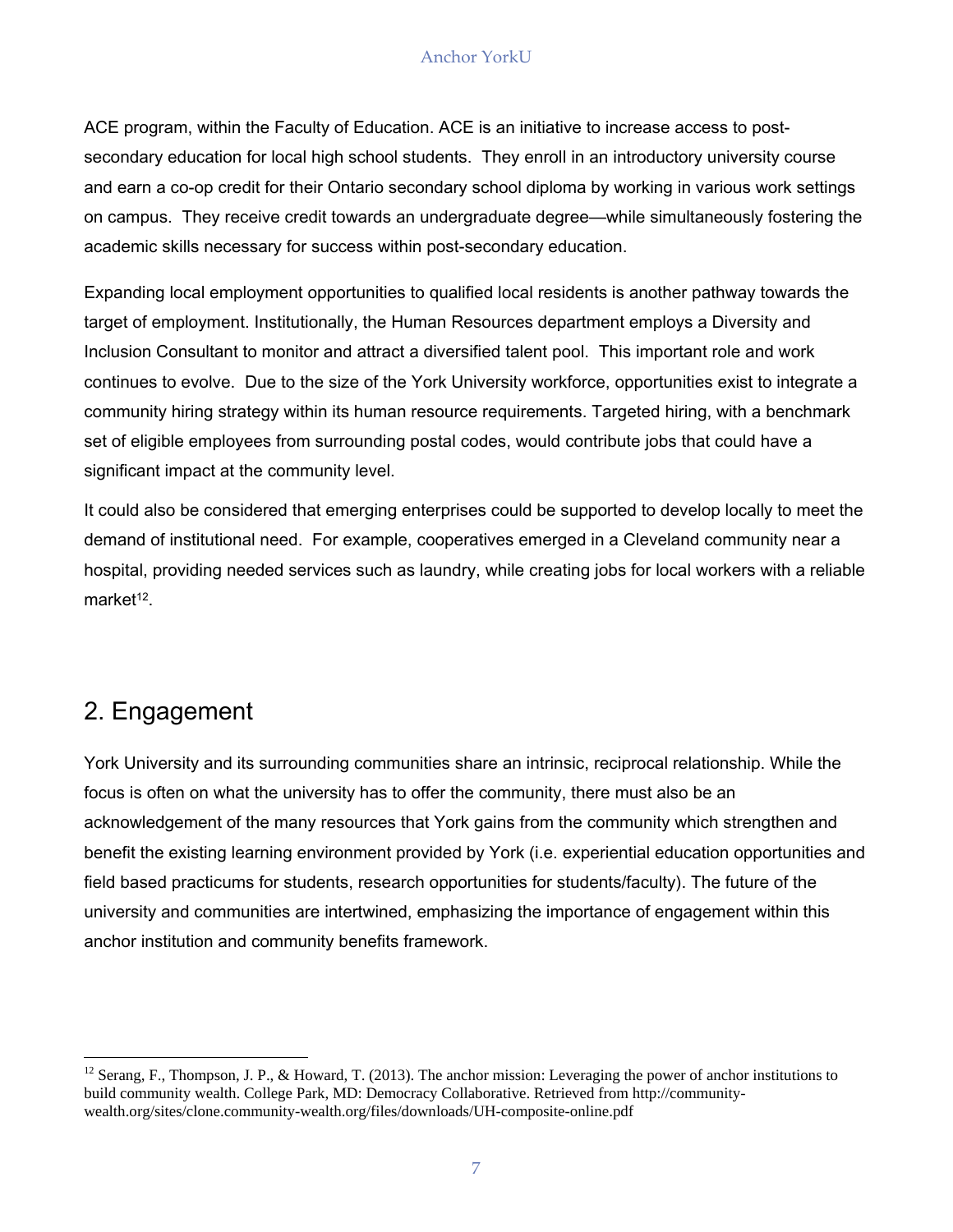One of the opportunities for civic engagement included within this framework is increasing access to community use of university space, a need that has been frequently voiced by the community. There have been a number of recommendations from the President's Sustainability Council that merit being integrated into this target of the framework. For example, recommendation 17 aims to "Improve access to York facilities such as the library system, buildings, sports complexes and laboratories. In particular, a number of days each year should be designated as 'community use days'." At present, community members are able to access the library system on a day-use basis and purchase community memberships for athletic/fitness facilities. Nevertheless, progress to increase community use of university space (particularly among smaller external community groups) has been slow and sometimes impeded by negative perceptions permeated within the relationship, concerns regarding security, cost considerations and internal complexities of how to manage. However, there are still opportunities for realizing the spirit of these recommendations.

At York University, the message must be one of openness and a willingness to welcome and engage with the community. Recommendations for engagement include using existing infrastructure to draw in residents of

#### *Engagement Opportunities*   $\bullet$   $\bullet$   $\bullet$

Establish transparent and accessible process for community groups to request and access space.

Explore the possibility of developing a grant stream for community members to offset the costs of the space.

Encourage visitors to the campus and support the development of a 'welcoming campus' environment through development of walking paths, community open house days, public events, etc.

Promote York's community engagement opportunities and resources through the York University website in a manner that provides community members with easy to access information about the University (e.g. general information, examples, key contacts, resources, and upcoming public events).

surrounding neighbourhoods, including extending the use of the Keele campus baseball diamond to residents, connecting neighbourhood schools with university faculties and departments for educational opportunities, opening theatres for cultural events, and promoting the walkability of the campus through signed walking paths. Furthermore, York Lanes on the Keele campus houses a diverse set of services relevant to community members, including medical and dental services that are limited in the neighbourhood outside campus. Advocating for increased accessibility of York Lanes and transforming the space into a "service centre" for both student and neighbourhood residents could be a mutually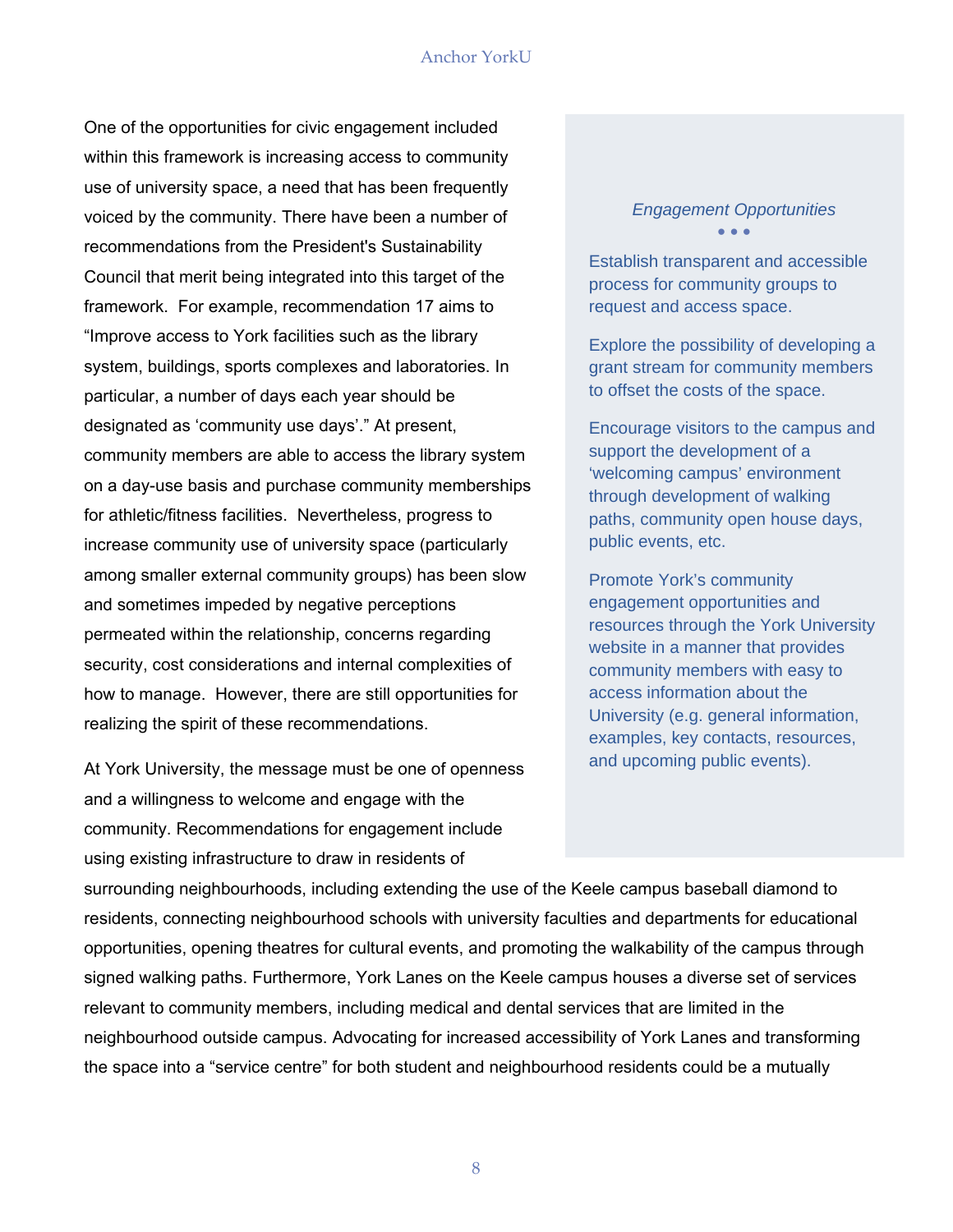beneficial avenue to increased engagement for businesses within York Lanes and the community. The new subway is anticipated to increase opportunities for community engagement.

Engagement opens opportunities to strengthen both the university and the resident communities. The York-TD Community Engagement Centre remains a key initiative of York towards supporting engagement with the local community

## 3. Neighbourhood Building: Developing physical, social and environmental infrastructure.

York has recognized the importance of infrastructure in the past. The 2008-2009 President's Sustainability Council annual report outlined York's role to maintain, promote and develop social, physical and environmental infrastructure. The role would also require a commitment to protect local ecosystems within the communities York inhabits, as well as building social connections, community collaborations and social supports to alleviate the inequities and injustice as they currently exist within the surrounding Black Creek/Jane Finch Community, thereby contributing to thriving, sustainable neighbourhoods<sup>13</sup>.

Opportunities are emerging with the increase of rapid transit in the neighbourhood. Support of community efforts in securing community benefits agreements with Metrolinx through the construction of the Finch LRT, including the building of its maintenance facility at Finch and Yorkgate Blvd should be an immediate consideration. The City of Toronto is poised to develop

#### *Infrastructure Opportunities*   $\bullet$   $\bullet$   $\bullet$

Support and implement the policies of the updated York University Secondary Plan, specifically as they relate to housing, community services and facilities.

Monitor, and where possible, strengthen the social justice and human rights considerations in the implementation of the York University Secondary Plan.

Create a collaborative plan that includes community input and resources to co-support university and community needs.

Participate in current neighbourhood planning initiatives related to community benefits of infrastructure development.

<sup>13</sup> President's Sustainability Council (2009). *Annual Report.* York University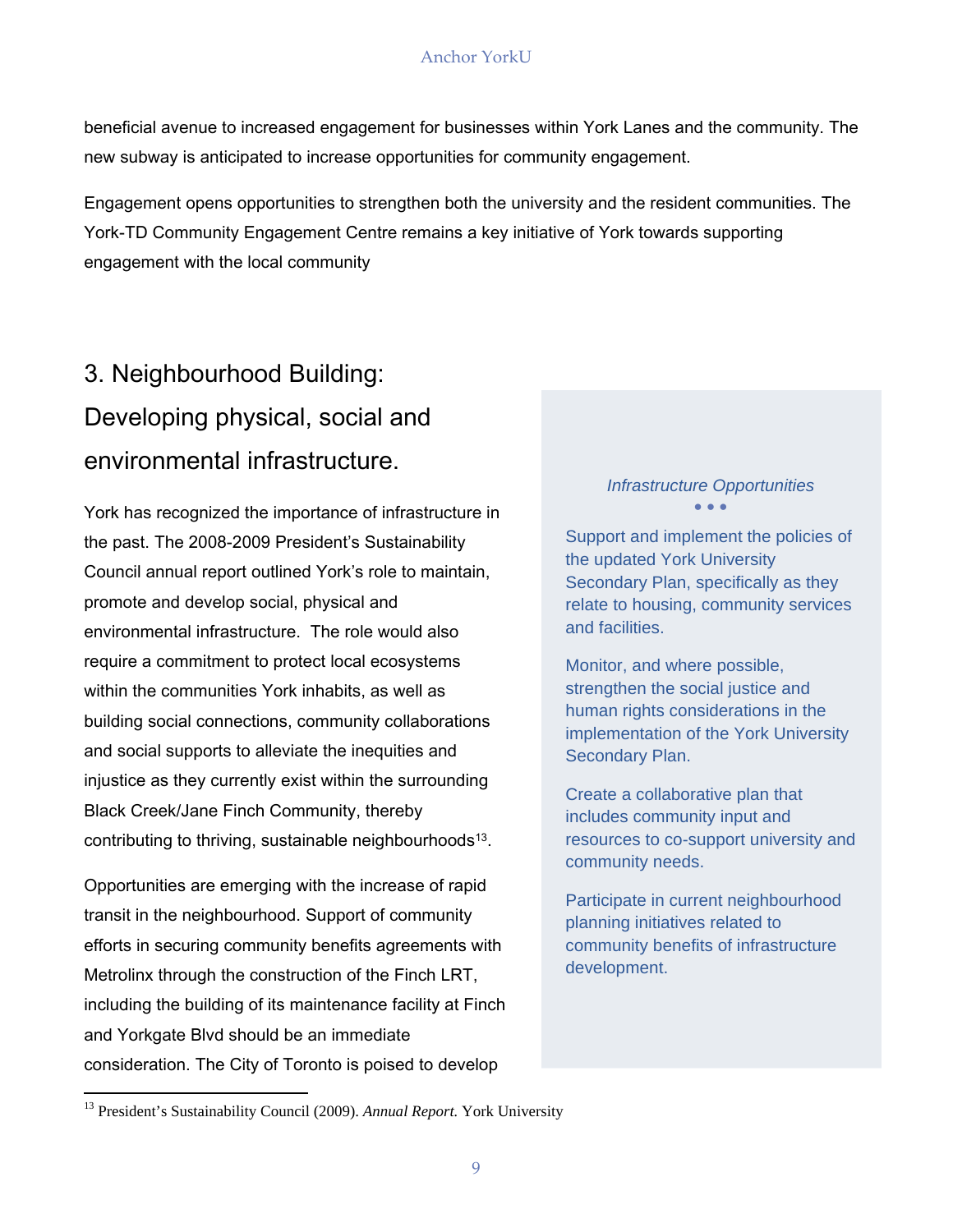the Keele Finch neighbourhood with community consultation processes underway. The university will be central to this planning, and should be mindful of resident concerns regarding gentrification and environmental impacts.

Buildings and land development that is inclusive of community needs has been a standing recommendation from the PSC (#22, 2009; #9, 2012; #4, 2013). Creating a collaborative plan that includes community input and resources to co-support university and community needs will be an opportunity in the next 10 years. This will be relevant both at the Keele campus and in the new emerging Markham campus.

## 4. Social Procurement

The City of Toronto defines social procurement as "the achievement of strategic social, economic and workforce development goals using an organization's process of *Social Procurement Opportunities* purchasing goods and services." In May of 2016, Toronto City Council passed the Social Procurement Program and Increase the number of employment, encourages large institutions such as York to follow suit.<sup>14</sup> apprenticeship and training

York has been an active member of AnchorTO, a broad from the Black Creek neighbourhoods initiative of 18 anchor institutions, including 3 provincial and other equity-seeking communities. Ministries, Metrolinx, colleges and universities, and City agencies and corporations who will develop further **Increase** the diversity of York's supply implementation plans around social procurement in the access to competitive inext year.<br>
In the with equitable access to competitive procurement processes.

Furthermore, York has aimed to engage with local small businesses and promote fair labour practices through the

opportunities leveraged for people

Procurement Code of Ethics and Fair Wage Policy. The procedure specifically outlines that the university will "grant all competing suppliers/vendors equal consideration"15 with respect to contracts allowing smaller, local businesses to compete for large university contracts. Furthermore, the code of

<sup>&</sup>lt;sup>14</sup> City of Toronto (April 4, 2016). Social Procurement Program. (Staff Report)

<sup>&</sup>lt;sup>15</sup> York University, (2009). Procurement Code of Ethics. Procurement Services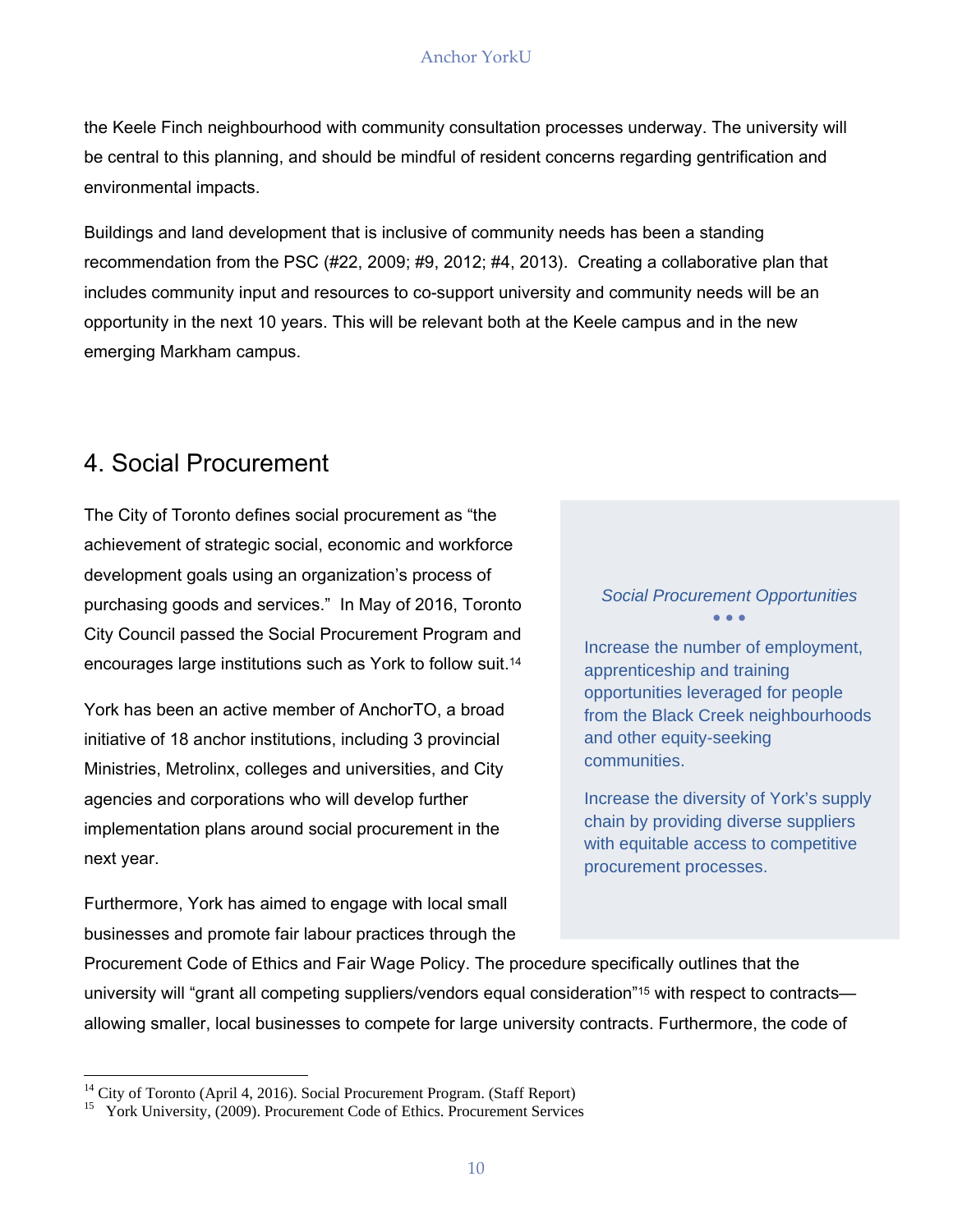ethics states that York will "encourage suppliers to consider sustainability and social responsibility in their product or service offerings"16, including "ensuring all procurement activities are conducted according to University policies, provincial and federal laws, and respect the principles of ethical business practices"17. Through adoption of this code of ethics, York has shown dedication to developing the local economy and promoting sustainable, equitable businesses practices.

However, anchor institutions like York have considerable leveraging economic power that can be used to generate sustainable, local jobs within its host communities<sup>18</sup>. Indeed, the introduction of a place based purchasing policy could result in more equitable access for local vendors to foods and service, thereby building both the human and economic capital of the surrounding community.<sup>19</sup> For example, an opportunity includes favouring local postal codes when posting supplier/vendor contracts. Implementing this recommendation could encourage further participation from local businesses and facilitate economic capacity building for residents within the three distinct communities. It might also see York become proactive in seeking out partners for building a local procurement stream for the University.

## New and Emerging Communities: Potential Beneficiaries and Community Benefits

York University is a large institution, with three distinctive campuses - the Keele Campus, Glendon Campus and upcoming Markham campus – each rooted in three diverse community contexts. It is necessary to acknowledge and embrace the diversity of these distinct communities, as well as appreciate the impact York as an anchor institution has on the more expansive surrounding region. The existing partnerships and developing relationships with the Glendon and Markham communities are within the context of this framework, for they are fundamental members of the growing contemporary community within York University. In the case of Markham, York University should make every effort to honour the municipality's *Greenprint Sustainability Plan*, particularly in

<sup>&</sup>lt;u> 1989 - Johann Stein, marwolaethau a bhann an t-Amhair Aonaichte an t-Amhair Aonaichte an t-Amhair Aonaichte a</u>  $16$  Ibid.

 $17$  Ibid.

 $^{18}$  Dubb, S., & Howard, T. (2012). Leveraging anchor institutions for local job creation and wealth building. Big Ideas for Job Creation, at http://community-wealth. org/\_pdfs/news/recent-articles/04-12/paper-dubb-howard. pdf.  $19$  Ibid.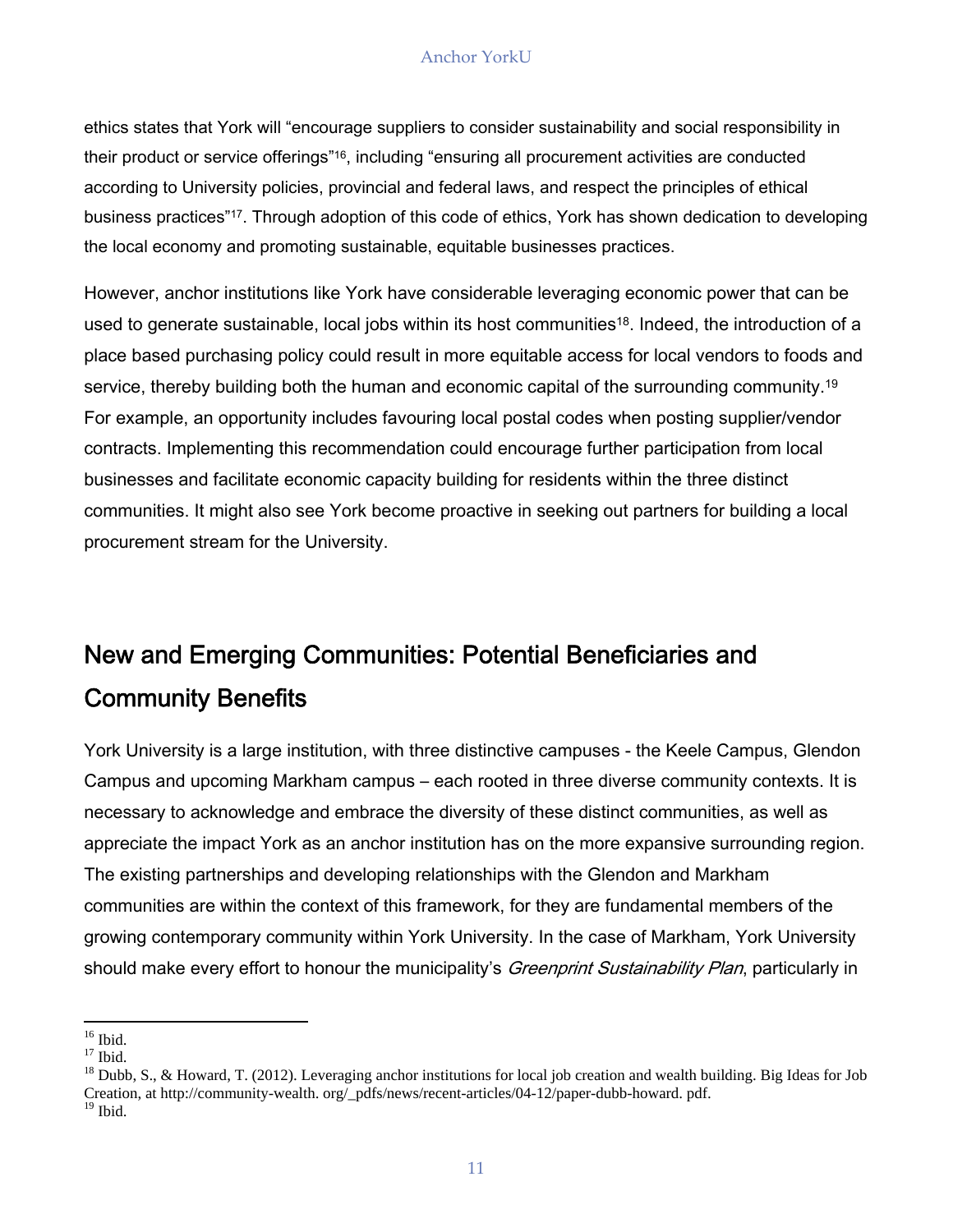terms of the well-articulated priorities identified in the plan relating to social equity, as well as education and skills.

However, the primary focus of this framework, and the resulting impact, is envisioned to be primarily with the Black Creek/ Jane Finch community—the community surrounding the York University Keele Campus where York University was first established almost 60 years ago. Jane-Finch is a community with substantial human assets and strong aspirations for positive change, but the existing shortage of resources has continually acted as a barrier to facilitate this change20. Social injustices and inequity are particularly prominent within this neighbourhood, as economic opportunities have been unable to keep pace with the needs of the community, resulting in higher levels of unemployment and lower levels of income experienced by community members, compared to that of other neighbourhoods in the Greater Toronto Area.21 The residents of the Black Creek/Jane Finch community are disproportionately racialized and stigmatized and experience significantly high concentrations of discrimination on the basis of socioeconomic status and ethnicity when compared to residents in other Toronto neighbourhoods. York University and the Black Creek/Jane Finch community share a long standing, reciprocal relationship, and the university has an ethical imperative to respond to the detrimental social conditions that currently exist within its surrounding communities. An anchor institution and community benefits framework has the potential to create considerable positive change within the Jane Finch community, making it a pertinent and relevant focus for this framework.

## Intersecting Interests (unions, social investment, procurement, employment, policy, government)

It will be critical to consider that there are many intersecting interests and potential partners as we implement this framework. This includes unions, social investment policies, government and sector specific policy. A broad education and engagement strategy, both with internal and external communities, will need to be undertaken to ensure that we are working across the board as collaborators for the benefit of the communities in which we serve.

<u> 1989 - Johann Stein, marwolaethau a bh</u>

 *neighbourhoods strategy 2020: What neighbourhood improvement looks like from the perspective of residents in Jane-Finch.*  20 The Jane-Finch Toronto Strong Neighbourhoods Strategy Task Force (2015). *Community response to the Toronto strong*  Retrieved from http://cec.info.yorku.ca/files/2014/03/TSNS-Research-Report-August-12-2015.pdf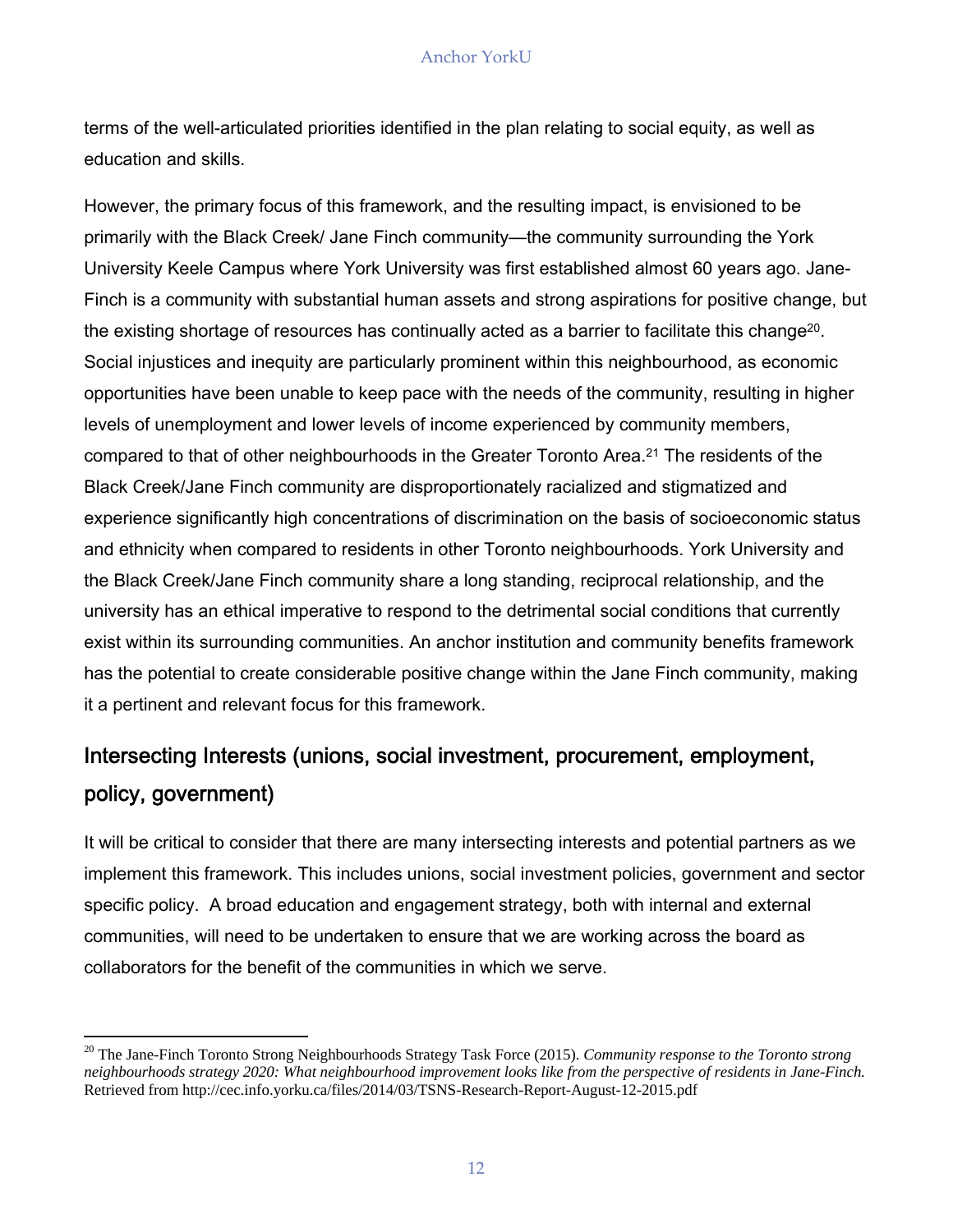## Recommendations

As per the President's Sustainability Council 2015-2016 report, we recommend:

- 1. That York University review and endorse this Framework for York as an Anchor Institution developed by the sub-group on Community Benefits, and direct the creation of an implementation plan by end of 2016-2017;
- 2. That representatives of the broader community (external to York) who are working in the areas of community benefit, economic development, and planning initiatives, be included in the working group that moves this framework forward;
- 3. That a communication strategy accompanies the acceptance of the Framework as well as its implementation; and
- 4. That this framework be integral to a Sustainability Plan for York University as proposed by the Presidents Sustainability Council in their 2015-16 Report.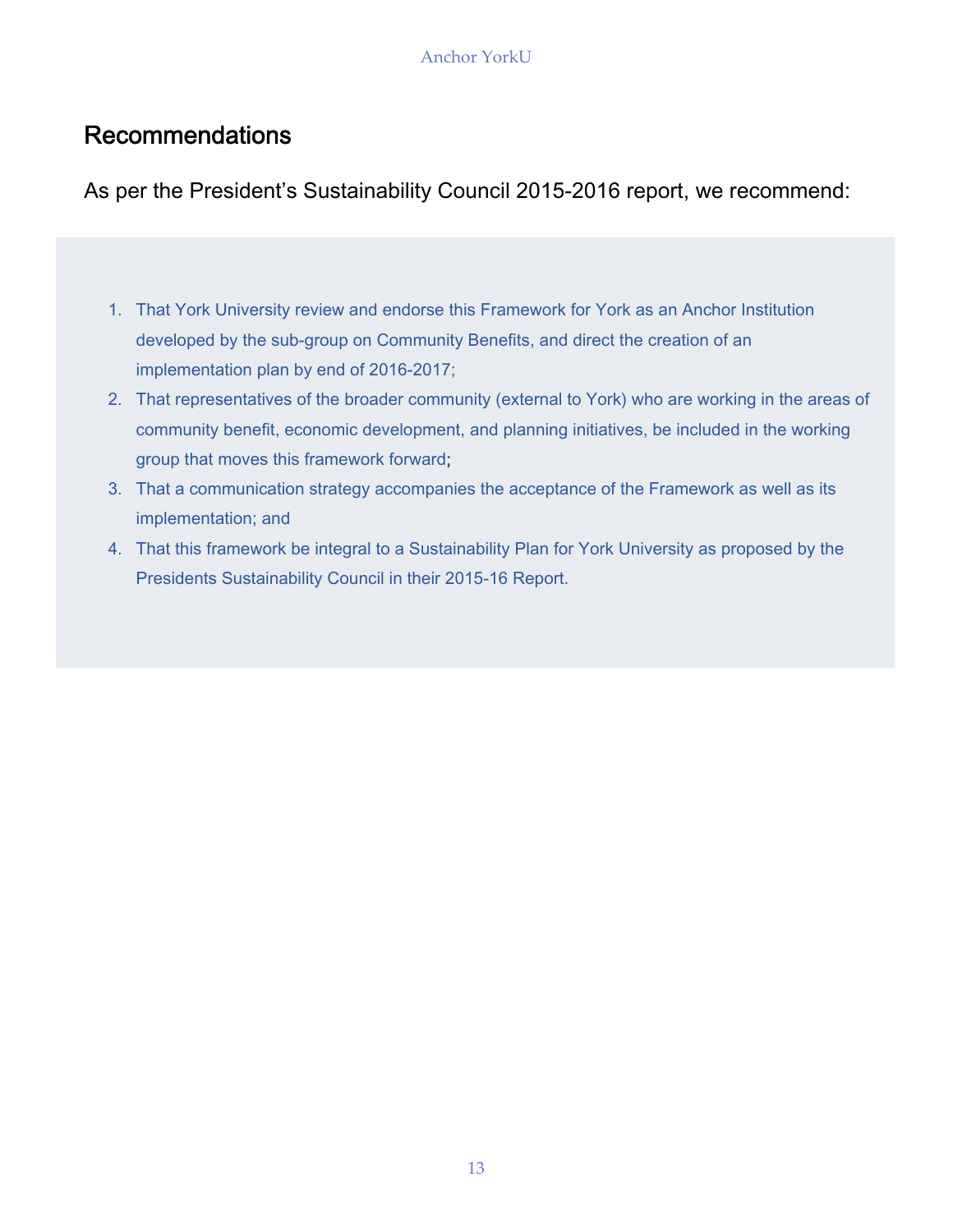## Background: The President's Sustainability Council's Mandate.

The President's Sustainability Council is an advisory body with the responsibility to provide recommendations and guidance on the advancement of York University's sustainability initiatives. The council facilitates integration of knowledge about sustainability into research, education and application through overseeing approved recommendations and providing opportunities and support for York students, faculty and staff to meaningfully participate in the planning and implementation of various York University sustainability policies, projects and practices.

The specific objectives of the council include:

- Develop a framework for understanding the different dimensions of sustainability as relevant to the university's campuses;
- Conduct assessments of sustainability to establish common understandings and benchmarks in the context of the 2001 Report of the President's Task Force on Sustainability;
- Provide a forum in which members may discuss sustainability challenges and opportunities to foster pan-university approaches to sustainability initiatives;
- Identify and review current university sustainability practices and initiatives, and ascertain opportunities for synergies and engagement;
- Through a planning/prioritization process, identify and examine specific high priority issues and develop recommendations for the President to consider implementing;
- Develop communication tools that promote and enhance awareness of sustainability activities and initiatives, including the work of the Council, throughout the entire York community; and
- Produce an annual report on sustainability at York relative to the Councils' Activities.

## Social Justice and Human Rights Working Group

The SJHR Working Group serves to further the understanding and action related to sustainability and human rights and social justice, which are integrally intertwined. The working group meets regularly to review past PSC recommendations for progress and updating and to advise on the development of future recommendations for the PSC's Annual Report.

In responding to a 2014-15 recommendation of the PSC Report, a sub-group was formed to "develop an action plan to advance a proposal for how community benefit agreements could be used by York University as it moves forward on the development of Lands for Learning under the Secondary Plan as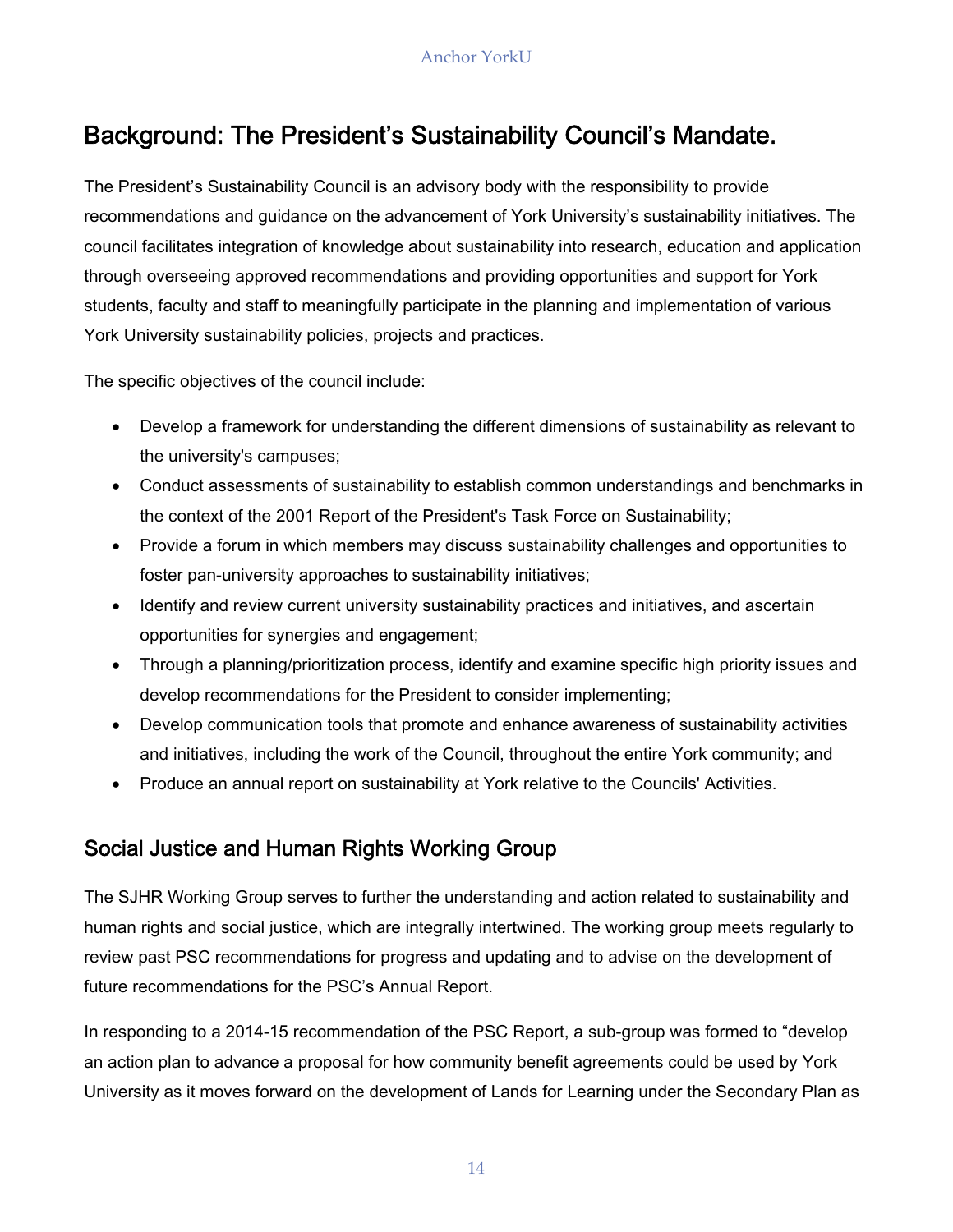well as for major upgrades and updates to existing buildings and infrastructures taking into account the needs of neighbouring communities as well as existing contractual agreements and development plans" (#1, 2015). After lengthy discussion, it was agreed that a Framework on York as an Anchor Institution, including community benefits, be created to begin to move this from discussion to action.

The Social Justice and Human Rights working group would like to thank the following for their construction of this document through thoughtful discussion, forward looking ideas and careful reflection. They are: Martin Bunch, Robert Castle, Natalie Coulter, Jennifer Foster, Richard Francki, Marian MacGregor, Yvette Munro, Andrew Plunkett, Darryl Reed, Lorna Schwartzentruber, and Christopher Wong. Special thanks to Angelina Vaccaro for conducting the research for this framework and articulating our ideas to paper.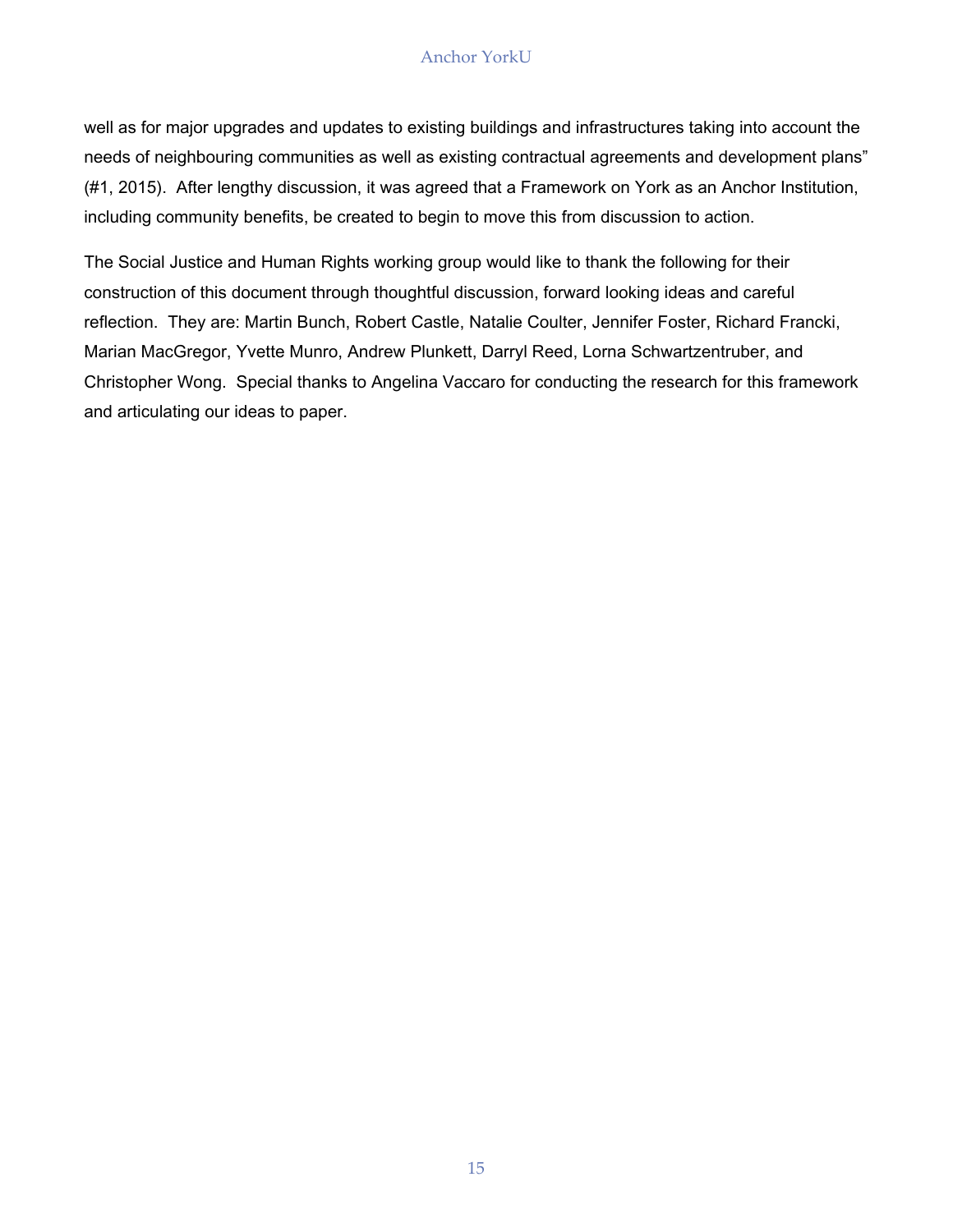#### Reference Literature

Agyeman, J. (2005). Alternatives for community and environment: where justice and sustainability meet. Environment: Science and Policy for Sustainable Development, 47(6), 10-23.

City of Toronto (April 4, 2016). Social Procurement Program. (Staff Report)

- Dragicevic, N. (2015). Anchor Institutions. The Mowat Centre. Retrieved from https://mowatcentre.ca/wp-content/uploads/publications/109\_Anchor\_Institutions.pdf
- Dubb, S., & Howard, T. (2012). Leveraging anchor institutions for local job creation and wealth building. Big Ideas for Job Creation, at http://community-wealth. org/\_pdfs/news/recent-articles/04- 12/paper-dubb-howard. pdf.
- Harriel, H. E. (2015). Urban universities and colleges as anchor institutions: An examination of institutional management practices (Doctoral dissertation, UNIVERSITY OF PENNSYLVANIA).
- Hodges, Rita Axelroth, and Steve Dubb. 2012. The Road Half Traveled: University Engagement at a Crossroad. East Lansing. MI: Michigan State University Press.
- Holden, E. (2013). An Anchor in Clean Water: The Roles of Anchor Institutions in Managing Great Bay (Doctoral dissertation, TUFTS UNIVERSITY).

Klein, S. & Yalnizyan, A. (2016). *Better is always possible: A federal plan to tackle poverty and*<br>*inequality.* Canadian Centre for Policy Alternatives. Retrieved from https://www.policyalternatives.ca/sites/default/files/uploads/publications/National%20Office/2016/02/Bette r\_is\_Always\_Possible.pdf

Metcalf Foundation (2016). *Resilient Neighbourhood Economies: A Foundations strategic learning*<br>*from a three year investment in local economies.* http://metcalffoundation.com/wpcontent/uploads/2016/04/2016-04-RNE-Final-Paper.pdf

President's Sustability Council (2009). Annual Report. York University

- Roseland, M. (2000). Sustainable community development: integrating environmental, economic, and social objectives. Progress in planning, 54(2), 73-132.
- Serang, F., Thompson, J. P., & Howard, T. (2013). The anchor mission: Leveraging the power of anchor institutions to build community wealth. College Park, MD: Democracy Collaborative. Retrieved from http://community-wealth.org/sites/clone.community-wealth.org/files/downloads/UH-compositeonline.pdf